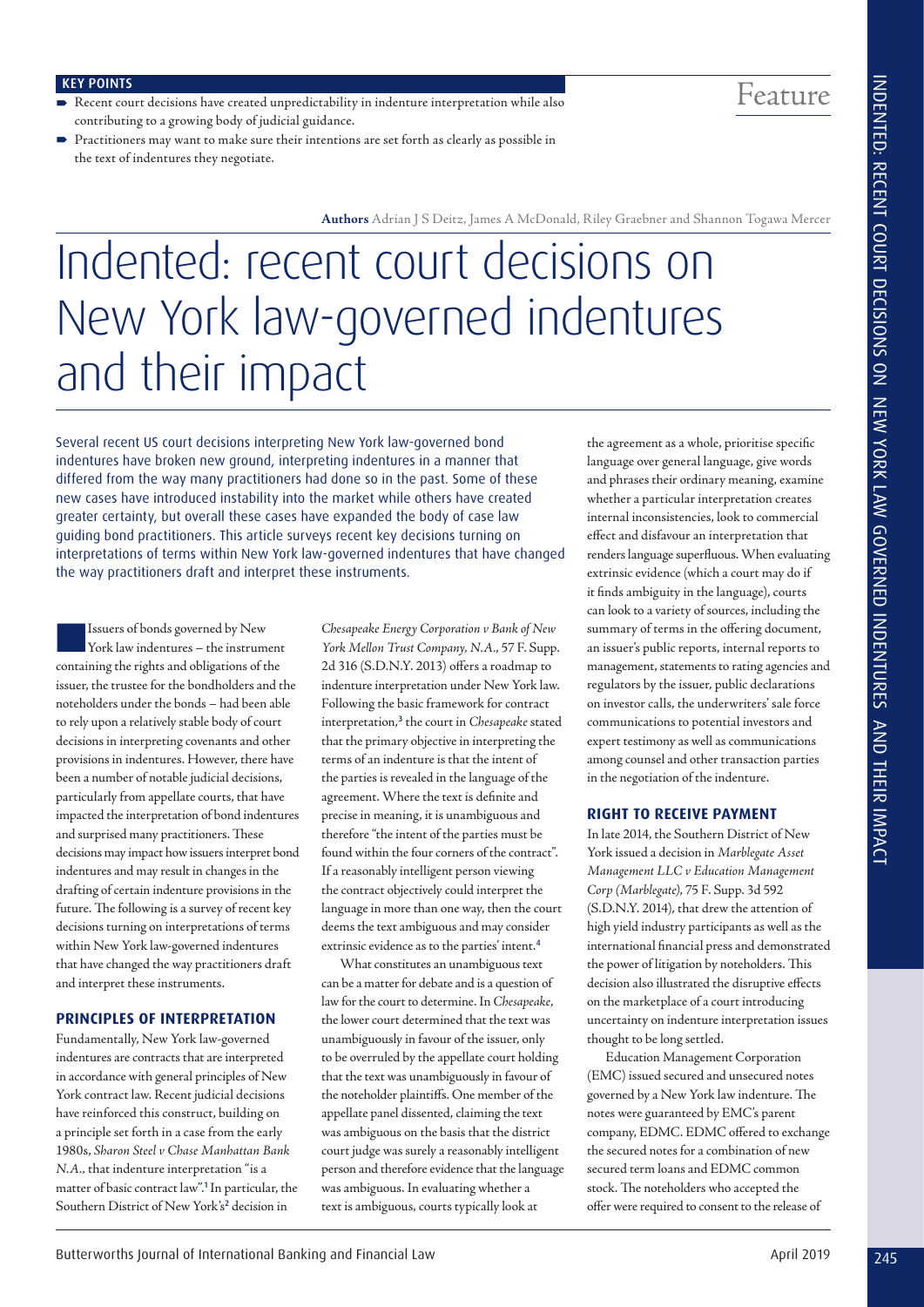EDMC from its guarantee obligations (which would automatically trigger a release of the guarantee of the unsecured notes) as well as the transfer of EMC's assets to a new EDMC subsidiary, leaving EMC a shell company. The indenture permitted amendments to allow for the foregoing with the consent of holders of a majority of notes, thereby leaving unsecured noteholders and non-participating secured noteholders with notes in a company with virtually no assets, such that the issuer would be unable to meet its payment obligations under the remaining notes. Marblegate, a noteholder, argued that EMC's exchange offer was a restructuring conducted outside the US Chapter 11 process which had functionally eliminated Marblegate's right as noteholder to receive payment on its notes in violation of s 316(b) of the Trust Indenture Act of 1939 (TIA).<sup>5</sup> Section 316(b) provides that, for an indenture qualifed under the TIA, a noteholder's right to receive payment of principal and interest from the due dates thereof or to institute suit for enforcement of such payment, may not be impaired without each noteholder's consent. This provision had generally been interpreted by practitioners as precluding changes to "money terms" of the indenture without each noteholder's consent. The court agreed with Marblegate: s 316(b) foreclosed more than just amendments to payment terms; it also prohibited actions, including indenture amendments which have the substantive efect of impairing a noteholder's right to payment without such noteholder's consent. ' ' ' ' ' ' ' '

Two weeks later, the Southern District of New York issued an opinion in *Meehancombs Global Credit Opportunity Funds L.P. v*  Caesars Entertainment Corp. (Caesars),<sup>6</sup> which concurred with *Marblegate's* protection of noteholders through the relatively broad application of s 316(b) of the TIA. When Caesars was acquired by two private equity funds in 2008, Caesars attempted to move assets to afliates and leave the debt at the operating company level, while removing a parent guarantee of the notes.<sup>7</sup> The indenture required consent of holders of a majority of the principal amount of the notes to release the parent guarantee and permit the asset transfer (which was otherwise prohibited

under a covenant which governed a sale of substantially all of the assets of the issuer) and make the necessary modifcations to the indenture – and therefore the transaction was conditioned upon such consent. Those noteholders who had consented to such modifcations were able to exchange their notes for cash equal to the principal amount of the notes plus accrued interest and transactional costs.<sup>8</sup> Not all noteholders were given the right to participate in this consent/exchange ofer: the issuer sought consents from, and ofered cash in exchange for notes to, holders of a majority of the bonds but not all noteholders. Plaintif noteholders (who were not able to participate in this consent) alleged that this transaction impaired their right to receive payment under the notes under s 316(b) of the TIA by removing the guarantee of the assetrich company, even though the indenture, by its terms, permitted these amendments with the consent of holders of a majority of the notes, which was obtained. The court agreed and found that s 316(b) protects against more than just explicit modifcation of the legal right to receive payment, but also covers actions that have the efect of impairing the issuer's ability to make payments on the notes. '

The long-standing understanding of many practitioners was that the application of s 316(b) was limited to explicit amendments to only the most fundamental of economic terms, such as payment of principal and interest, coupon, redemption prices and other "money terms". Practitioners widely believed that most other terms could be modifed or waived by holders of a simple majority of bonds, where the indentures expressly provide that provisions can be amended by majority bondholder consent, even where such amendments could impact the issuer's practical ability to make payments under the notes. The *Marblegate* and *Caesars* decisions created signifcant uncertainty for issuers seeking bondholder consent to amend indentures, and for law frms who are customarily required to render legal opinions in connection with indenture amendments. Alarmed by the decisions, twenty-eight law frms issued a white paper with guidance on the issuance of legal opinions in connection with indenture amendments in light of these two decisions.<sup>9</sup> '

Two years later, the Second Circuit reversed the district court in *Marblegate* and returned the industry to the status quo prior to *Marblegate* and *Caesars*. The court concluded that s 316(b) applied only to amendments of core payment terms. Thus, the release of EDMC's guarantee would not violate s 316(b). Noting that the scope of the "right ... to receive payment" was the case's "core disagreement", the Second Circuit frst looked to the text of s 316(b) and proceeded to analyse its legislative purpose ' '

and history. The court found the text of s 316(b) ambiguous with the "right … to receive payment" suggesting this could extend to a number of rights, narrow or broad. The court explained that it was unlikely that the right was intended to be broad because the TIA does not aford absolute and unconditional rights to payment.<sup>10</sup> The court also emphasised that broadly construing the word "right" in this context would lead to "improbable results and interpretive problems". The court proceeded to look at the provision's legislative purpose and intent and found that the relevant portions of the TIA were meant to exclusively address amendments of indenture provisions that directly impact the right to payment of the notes as required by the indenture. '

Because the TIA only applies to the terms of notes that are qualifed under the TIA (essentially only notes registered with the SEC) and generally does not apply to notes issued privately (typically to qualifed institutional buyers), the decisions contributed to a demonstrable shift in the market away from public sale and SEC registration of notes to avoid any impact – unintended or otherwise – from the TIA with approximately 30% of US bond issuances being privately sold in 2014 as compared to over 60% in 2018. Other factors contributed to the shift, including acceptance of the private offering route by investors, speed to market and reduction of regulatory burdens of the private process.

# **TO MAKE WHOLE OR NOT TO MAKE WHOLE?**

The following cases turn on the interplay between two customary indenture provisions. The first allows an issuer to optionally redeem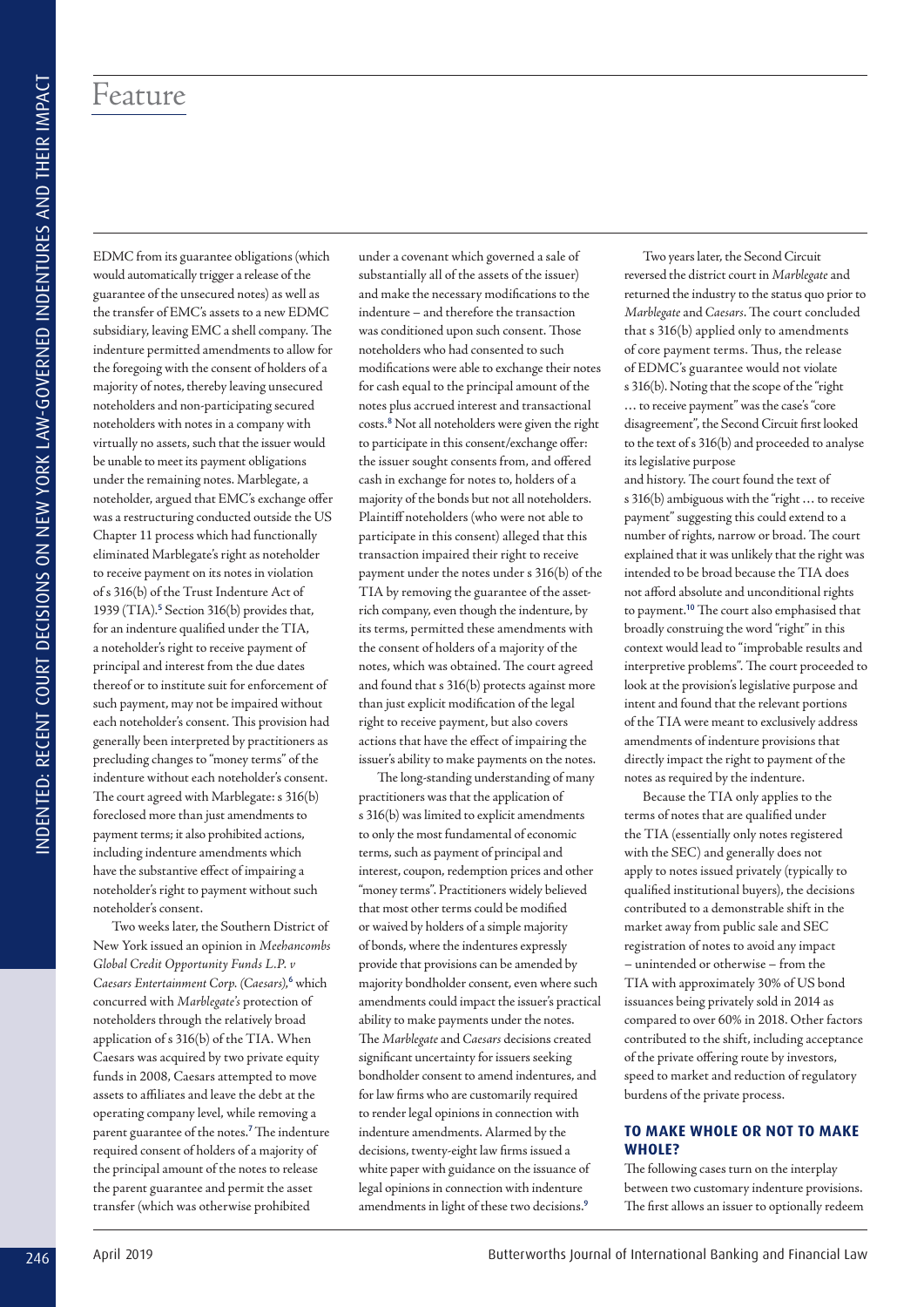#### *Biog box*

Adrian J S Deitz and James A McDonald are partners at Skadden, Arps, Slate, Meagher and Flom. Adrian is the head of Skadden's Asia-Pacifc Capital Markets Group, focusing on international securities oferings and the fnancings and US securities law aspects of mergers and acquisitions. James concentrates on corporate fnance transactions with a focus on international oferings of securities, including high-yield debt oferings. Email: adrian.deitz@skadden.com and james.mcdonald@skadden.com

notes prior to maturity by paying the principal amount of the notes plus accrued interest plus a redemption premium equal to the present value of future interest payments up to the frst optional redemption date plus the redemption premium payable at the frst redemption date (a "make-whole" premium). The second allows holders to accelerate the maturity of notes upon an event of default, requiring immediate payment of the principal amount of the notes (in the case of certain bankruptcy events, acceleration is automatic under the indenture). Traditionally, industry practitioners took the view that under customary indentures upon an event of default, the noteholders' remedy is the right to "accelerate" the maturity of the notes such that the full principal amount of the notes plus accrued interest become immediately repayable – but not any make-whole premium (unless the indenture explicitly provided for payment of a make-whole upon acceleration, which is not customary). In some recent cases, courts have ruled that in addition to an entitlement to repayment of the principal amount and accrued interest upon acceleration of notes following an event of default, noteholders may be entitled to payment of the make-whole redemption premium.

#### **Cash America**

In *Wilmington Sav. Fund Soc'y v Cash Am. Int'l Inc. (Cash America)*, Case No 15-CV-5027 (JMF), 2016 WL 5092594 (S.D.N.Y. Sep. 19, 2016), Cash America spun off a subsidiary by distributing 80% of the subsidiary's stock. The Southern District of New York found that the spin-off violated the terms of an indenture. triggering an event of default. In considering the remedy available to the aggrieved noteholders, the court noted that it is well-established under New York law that when notes are already due and payable following an acceleration of notes, and the issuer subsequently defaults, the noteholders cannot seek a prepayment premium. However, the court found that where acceleration resulted from the voluntary actions of the issuer (here, the spin-of) versus involuntary actions (eg bankruptcy events), noteholders were permitted to seek specifc performance of the optional redemption provisions since to efect the spin-of validly

under the indenture, the issuer would have needed to redeem the notes by paying the make-whole plus principal and interest.

The court declined to consider the issuer's motivations in undertaking the spin-of without redeeming the notes but limited its focus on voluntary versus involuntary actions. The court also noted that the parties could have included explicit language in the indenture to make clear that the make-whole was not payable upon acceleration following event of default.

#### **In re Energy Future Holdings**

In *In re Energy Future Holdings Corp. (In re Energy)*, 842 F.3d 247 (3d Cir. 2016)*,*  the Third Circuit considered whether as a result of an issuer's bankruptcy proceedings noteholders were entitled to an amount equal to principal and interest only or a make-whole premium as well. Energy Future Holdings (EFH) commenced Chapter 11 proceedings and sought to repay certain notes at principal plus interest and to refnance a portion of the notes. The indenture trustees opposed this plan and sought a declaration that the refnancing of the notes triggered the obligation to pay the make-whole amount.<sup>11</sup>

The district court for the District of Delaware ruled that noteholders were not entitled to the make-whole premium, on the basis that the acceleration of the notes upon the Chapter 11 fling precluded the noteholders' ability to seek the make-whole.

On appeal, the Third Circuit reversed the district court decision, fnding that the refnancing of notes in the bankruptcy proceeding triggered the make-whole provision. First, the court found that the Chapter 11 resulted in acceleration of the notes, such that the notes became immediately payable. However, the court went on to fnd that such acceleration did not preclude redemption of the notes, fnding that "redemption" does not mean "pre-payment" and therefore even if the notes had become immediately payable due to the Chapter 11 fling, the noteholders could still seek the make-whole upon a subsequent redemption of the bonds. The court dispatched the issuer's argument that the optional redemption provision and the payment upon an event of default were "diferent pathways" and instead found that the two provisions

"formed the map to guide the parties through a post-acceleration redemption". Finally, the court found that the refnancing of the notes constituted a redemption, triggering the requirement to pay the make-whole.

Feature

# **Momentive**

In *In re MPM Silicones, LLC. (Momentive),*  Case No. 15-1682 (2d Cir. Oct. 20, 2017), the Second Circuit considered a similar fact pattern and came to a diferent conclusion, reversing both the Southern District of New York and the bankruptcy court's decisions. In *Momentive*, the debtors' reorganisation plan ofered the holders of two classes of notes a choice: accept the plan and receive cash equal to the outstanding principal and interest due (without the make-whole) or reject the plan and receive replacement notes, the principal amount of which would refect the makewhole premium to the extent so determined by the court. The noteholders rejected the plan and objected. The bankruptcy court confrmed the plan despite the objections on the basis that the indenture, in its view, did not require payment of the make-whole premium.

In considering the application of the makewhole provision, the Second Circuit found that the issuance of replacement notes after the automatic acceleration did not qualify as a redemption for the purposes of an optional redemption that would trigger payment of a make-whole premium. The court emphasised that "redemption" is usually reserved for the pre-maturity repayments of debt, and in this case, acceleration moves the maturity date of debt to the acceleration date. Furthermore, the issuance of replacement notes was not optional on the part of the issuer, but rather was the result of an automatic acceleration.

The Second Circuit's decision in *Momentive* left an interpretative split between the Second Circuit and the Third Circuit's decision in *In re Energy*. The US Supreme Court has declined to review *Momentive*, leaving the circuit split on the application of make-whole provisions in the context of bond defaults in place for now. This uncertainty has encouraged more explicit language in indentures governing whether make-whole premiums are due after bankruptcy filing. The split may also encourage forum shopping on this issue.